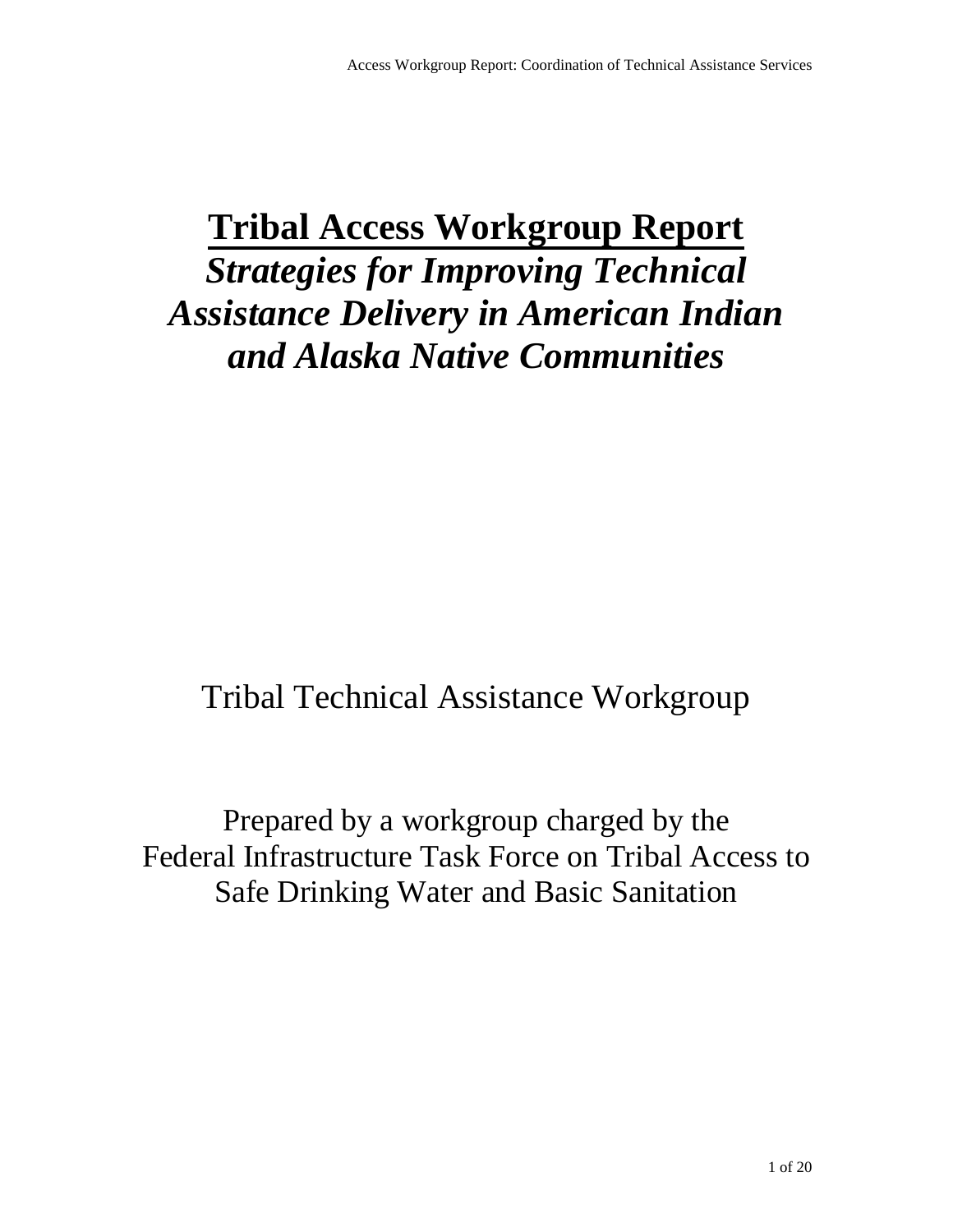## **Table of Contents**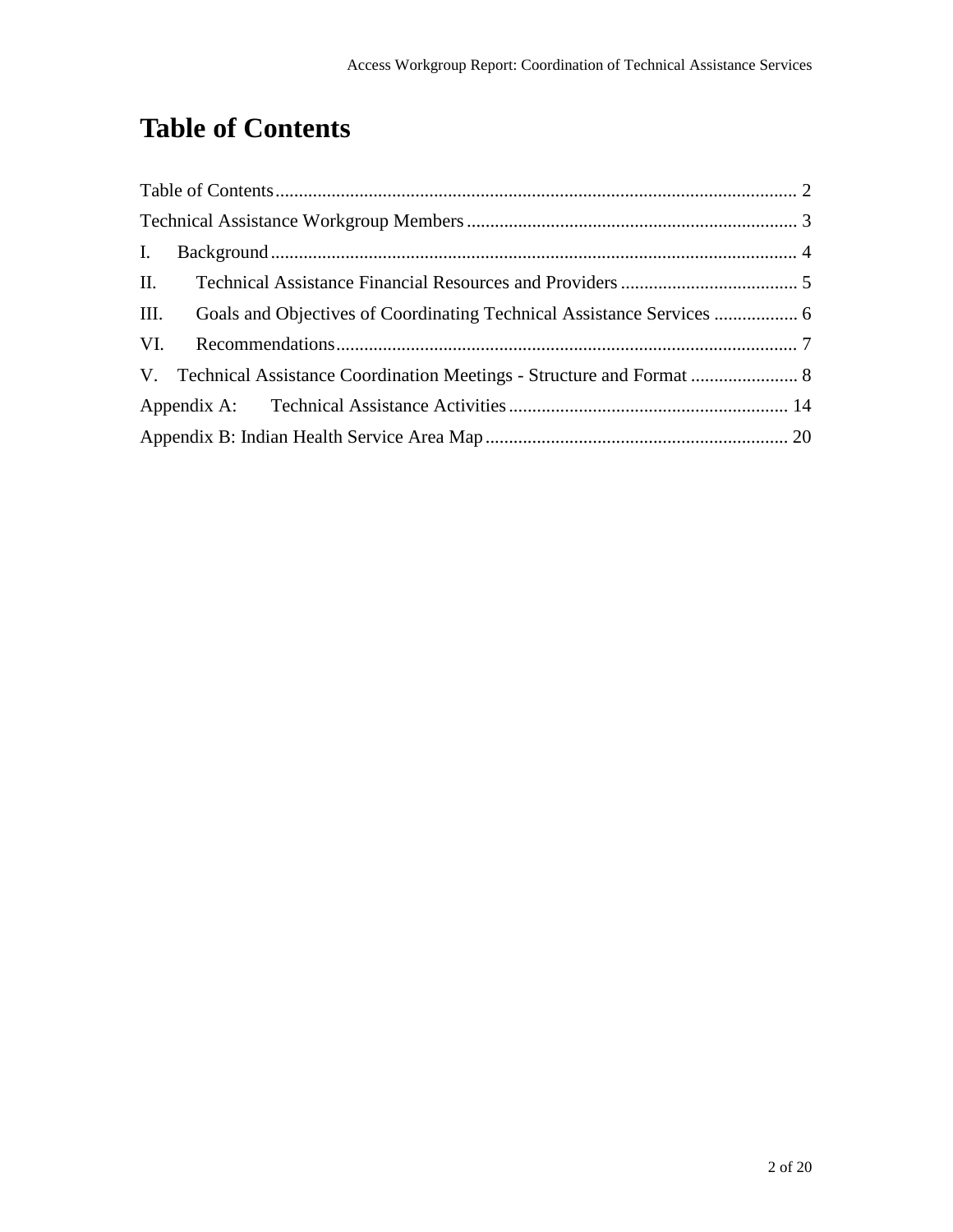## **Technical Assistance Workgroup Members**

#### **Department of Agriculture, Rural Development**

- *Melhus, Jon Headquarters*
- *Saulnier, Stephen Headquarters*
- Shuman, Ben *Headquarters*
- *Torrez, Martha New Mexico State*

#### **Environmental Protection Agency**

- David Harvey Headquarters
- Roger Yates Region 9

#### **Department of Health and Human Services, Indian Health Service**

- Steven Anderson Portland Area
- Dana Baer Headquarters
- Vivian Porter Headquarters

#### **Rural Community Assistance Partnership**

- Joy Barrett Rural Community Assistance Partnership
- Dave Harvey Rural Community Assistance Corporation
- Pam Higgins Midwest Assistance Program
- Lee Michalsky Midwest Assistance Program

#### **Tribes**

• Bruce Chandler - Chickasaw Nation

#### **Water Associations**

- Tom Crawford Native American Water Association
- Bob Foerster Nevada Rural Water Association
- Elmer Ronnebaum Kansas Rural Water Association

*Names in italics indicate minor participation.*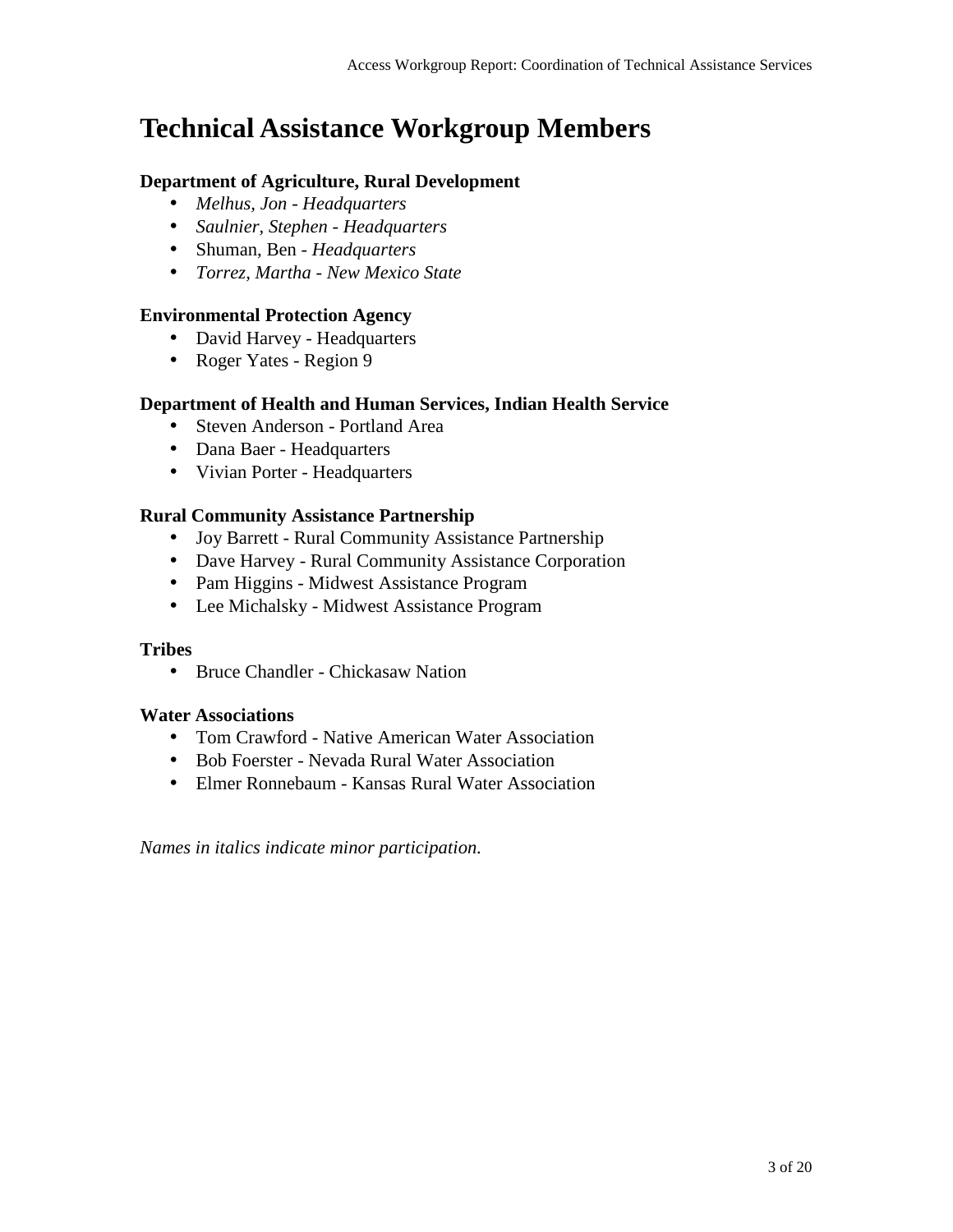## **I. Background**

In 2007 a group of federal agencies assembled an Infrastructure Task Force (ITF) comprised of tribal representatives and representatives from several federal agencies with the ability, responsibility and authority to provide drinking water and wastewater infrastructure services in American Indian and Alaska Native Communities. Five federal partners (the Departments of Agriculture, Health and Human Services, Housing and Urban Development, and Interior and the Environmental Protection Agency) signed two Memoranda of Understanding (MOU) to achieve commitments on access to sanitation facilities made by the United States in 2000 under the United Nations Millennium Development Goals. The US goals are to improve access to safe drinking water and basic sanitation in American Indian and Alaska Native Communities, specifically to reduce the number of tribal homes lacking access by 50% by 2015.

From March 2007 to January 2008 a subgroup charged by the Infrastructure Task Force scoped, identified, ranked, prioritized and categorized barriers to access to sanitation facilities. They provided almost 60 recommendations to improve access in American Indian and Alaska Native Communities. One specific recommendation was:

"The agencies should formally coordinate the provision of technical assistance service to ensure adequate geographic and topical coverage are provided."

In August 2008 the ITF chartered a workgroup to develop a strategy to coordinate the delivery of technical assistance services to improve the operation and management of tribal water and wastewater facilities. The workgroup was also tasked to obtain buy-in from all partner agencies and initiate implementation strategy for coordinating technical service delivery. This document, published in 2010, provides the final report of that workgroup.

Technical assistance services are delivered throughout American Indian and Alaska Native Communities by a wide variety of individuals and organizations, both governmental and non-governmental. The term "technical assistance" (TA) throughout this document refers to a broad range of technical, managerial and financial topics provided to tribal water and wastewater utility organizations and governing bodies. A detailed description of some typical TA activities is provided in Appendix A.

There is a mix of TA organizations that provide services and the services provided by a specific organization may vary from region to region. Examples of organizations that provided and/or fund TA services are the Inter Tribal Council of Arizona, United South and Eastern Tribes, state rural water associations and the Native American Water Association, the Department of Agriculture Rural Development (USDA), the Environmental Protection Agency (EPA), the Indian Health Service, and the Rural Community Assistance Partnership (RCAP) organizations.

Informal ad hoc coordination of TA service delivery is practiced in some locations and formal coordination is practiced in others, although the practices are not uniform throughout American Indian and Alaska Native Communities. A recurrent feature of TA service delivery has been that most services are not coordinated which often leads to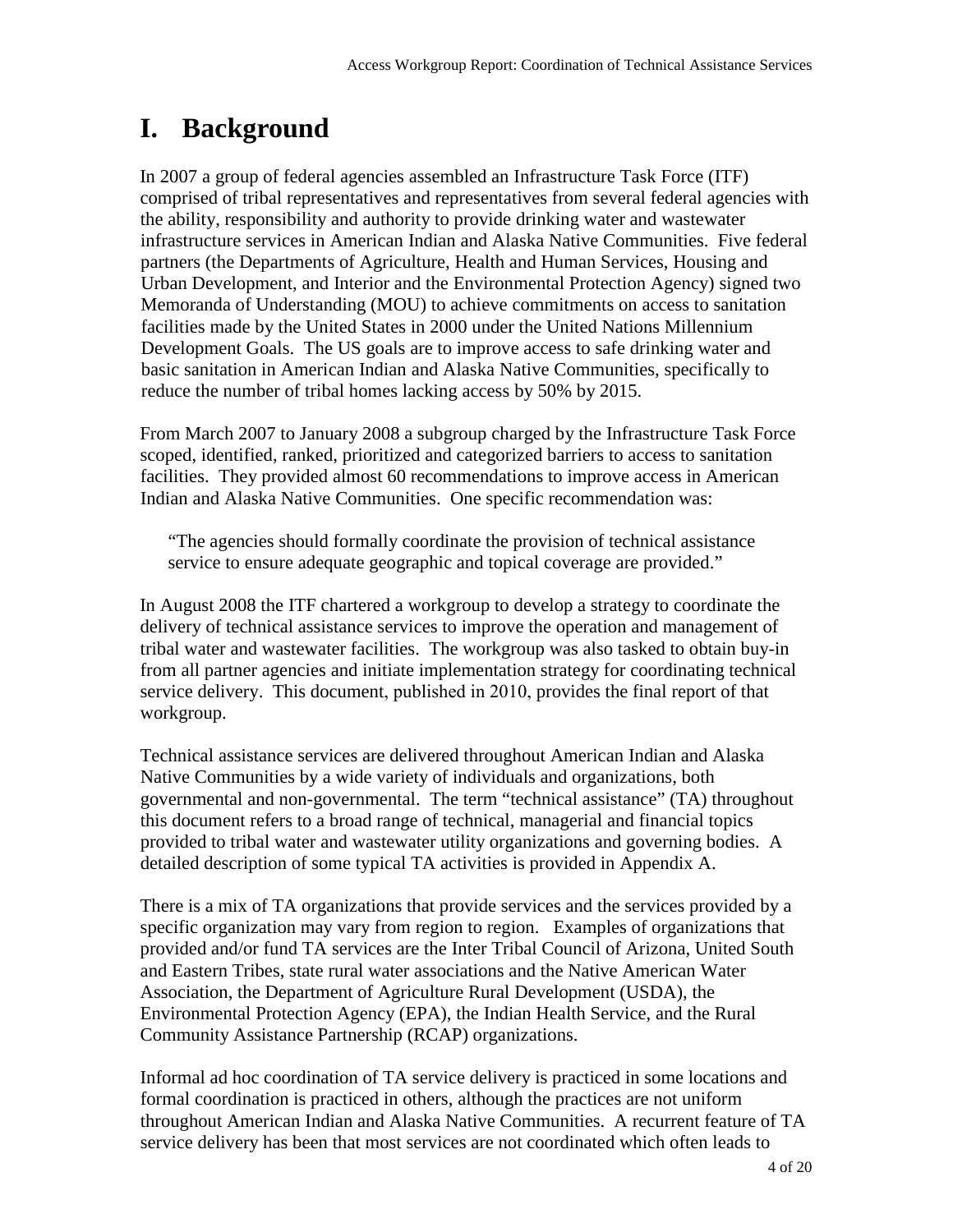confusion, conflict, or inefficient use of limited resources. This is most evident in cases where more than one provider provides identical TA services for the same clients or when a tribe or operator gets conflicting information from different service providers.

### **II. Technical Assistance Financial Resources and Providers**

The organizations providing financial resources to TA providers throughout American Indian and Alaska Native Communities typically have a national scope. The majority of financial support for TA service delivery is provided through federal programs run through the Environmental Protection Agency, the US Department of Agriculture -Rural Development and the Indian Health Service. The State of Alaska is also a significant contributor through the Remote Maintenance Worker and Rural Utility Business Advisor programs.

Table 1 illustrates the major sources and recipients of federal funding for TA services. This listing may not be comprehensive. The primary objective of identifying the source of funding for TA providers is to ensure a requirement is in place to encourage funding recipients to formally coordinate their activities in American Indian and Alaska Native Communities. The workgroup recommends funding agencies should commit to incorporate the requirement to coordinate TA services in future funding agreements before the end of each FY for funding beginning in the next FY.

| Table 1: Federal Funding Sources and Technical Assistance Providers for Water |  |
|-------------------------------------------------------------------------------|--|
| and Wastewater Utilities                                                      |  |

| <b>TA Fund Sources</b>                                    | <b>Funding</b>  |
|-----------------------------------------------------------|-----------------|
|                                                           | <b>Agencies</b> |
| <b>Tribal Training Support</b>                            | <b>IHS</b>      |
| <b>Environmental Health Support Account</b>               | <b>IHS</b>      |
| Technical Assistance and Training (TAT) Grants*           | <b>USDA</b>     |
| Tribal Public Water System Supervision (PWSS) Grants      | <b>EPA</b>      |
| Environmental Programs and Management Grants (Under SDWA) | <b>EPA</b>      |
| Sec. $1442$ <sup>*</sup>                                  |                 |

| <b>TA Providers</b>                                |                      |
|----------------------------------------------------|----------------------|
| Indian Health Service – Tribal Utility Consultants | <b>IHS &amp; EPA</b> |
| <b>USDA Rural Development State Staff</b>          | <b>USDA</b>          |
| National Rural Water Association (NRWA)            | EPA & USDA           |
| <b>Rural Community Assistance Program (RCAP)</b>   | EPA & USDA           |
| <b>Technical Assistance Centers (TAC)</b>          | EPA                  |
| <b>Environmental Finance Center (EFC)</b>          | <b>EPA</b>           |
| Water Systems Council (WSC)                        | EPA                  |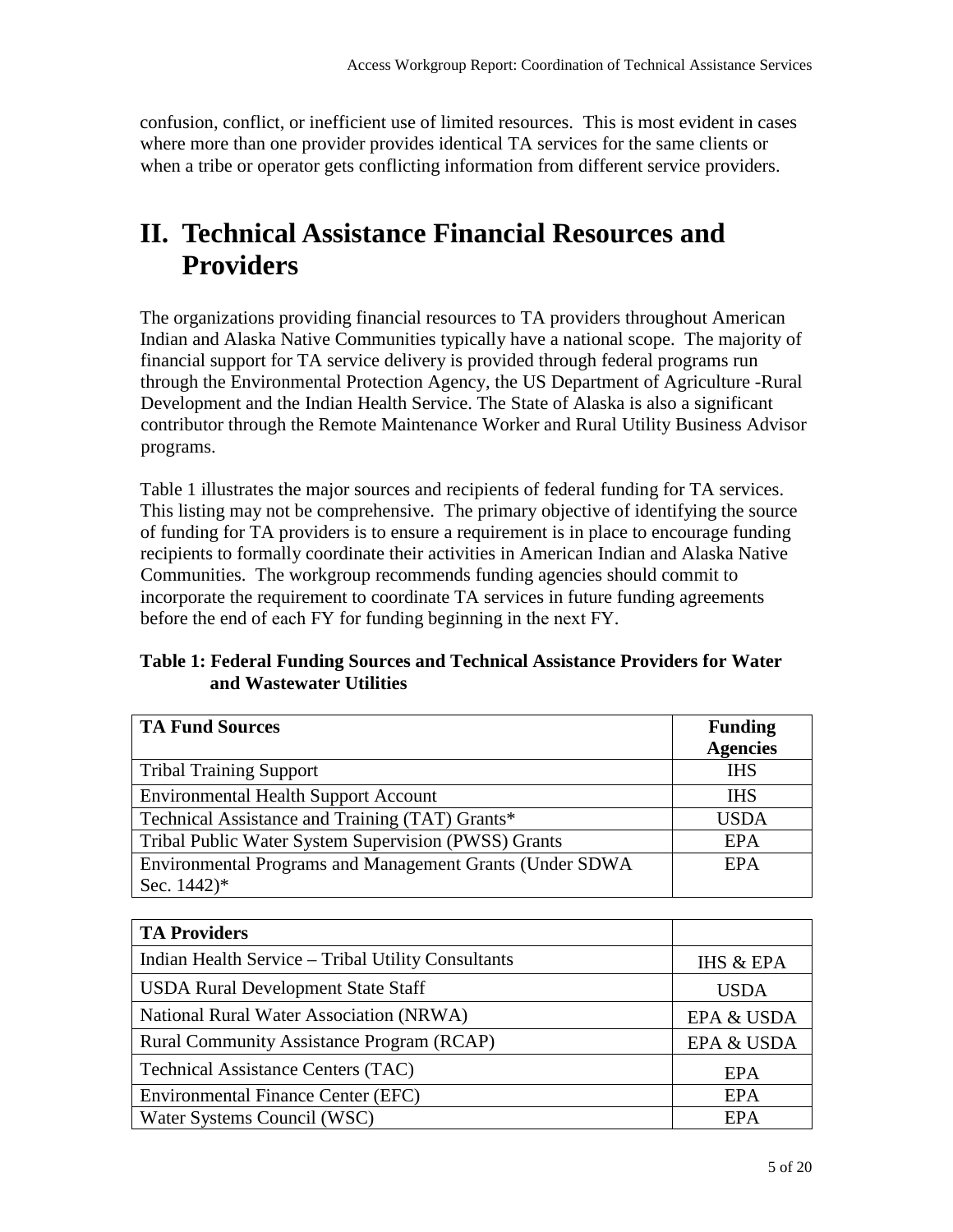| <b>TA Providers</b>                                                                 |                        |
|-------------------------------------------------------------------------------------|------------------------|
| University of West Virginia (UWV) / National Environmental<br>Service Center (NESC) | <b>USDA &amp; EPA</b>  |
| National Tribal Environmental Council (NTEC)                                        | <b>USDA</b>            |
| <b>Rural Utility Business Advisor (RUBA) Program</b>                                | <b>State of Alaska</b> |
| Remote Maintenance Worker Program                                                   | <b>State of Alaska</b> |

**Notes**: \* Funding not tribal specific.

Other federal and state programs (not included in Table 1) may also provide funding for TA providers on a regional or ad hoc basis. Note that some funding organizations also directly provide services. Additional sources of funds may be available to nongovernmental organizations providing services to tribal clients that are not included here. Examples of these funding streams are membership dues or funds derived from fee for service delivery models. It is important to note that some funding recipients provide services to both tribal and non-tribal clients.

## **III.Goals and Objectives of Coordinating Technical Assistance Services**

Throughout American Indian and Alaska Native Communities a variety of governmental and non-governmental organizations provide TA services. The mix of organizations varies regionally as do the specific services provided, even within an organization. Some TA services, are easer to deliver or can be delivered at lower cost compared to others. Practically, this results in some services being delivered by most or all provider organizations and some delivered by few or no organizations. Due to these realities it is important for TA service providers to communicate with other providers in their service area to describe their program goals and resources.

The available skill sets of individual providers or the amount of funding an organization receives drives decisions about which TA services are delivered. The primary objectives for coordinating services are to:

- Maximize the positive outcomes of TA services to help the Tribes and Villages address their individual problems and challenges,
- Maximize the use of financial resources available to provide TA throughout American Indian and Alaska Native Communities,
- Minimize duplicated services,
- Minimize conflicts in schedule, location and content of services provided by various organizations,
- Provide consistent support regardless of the provider of the TA,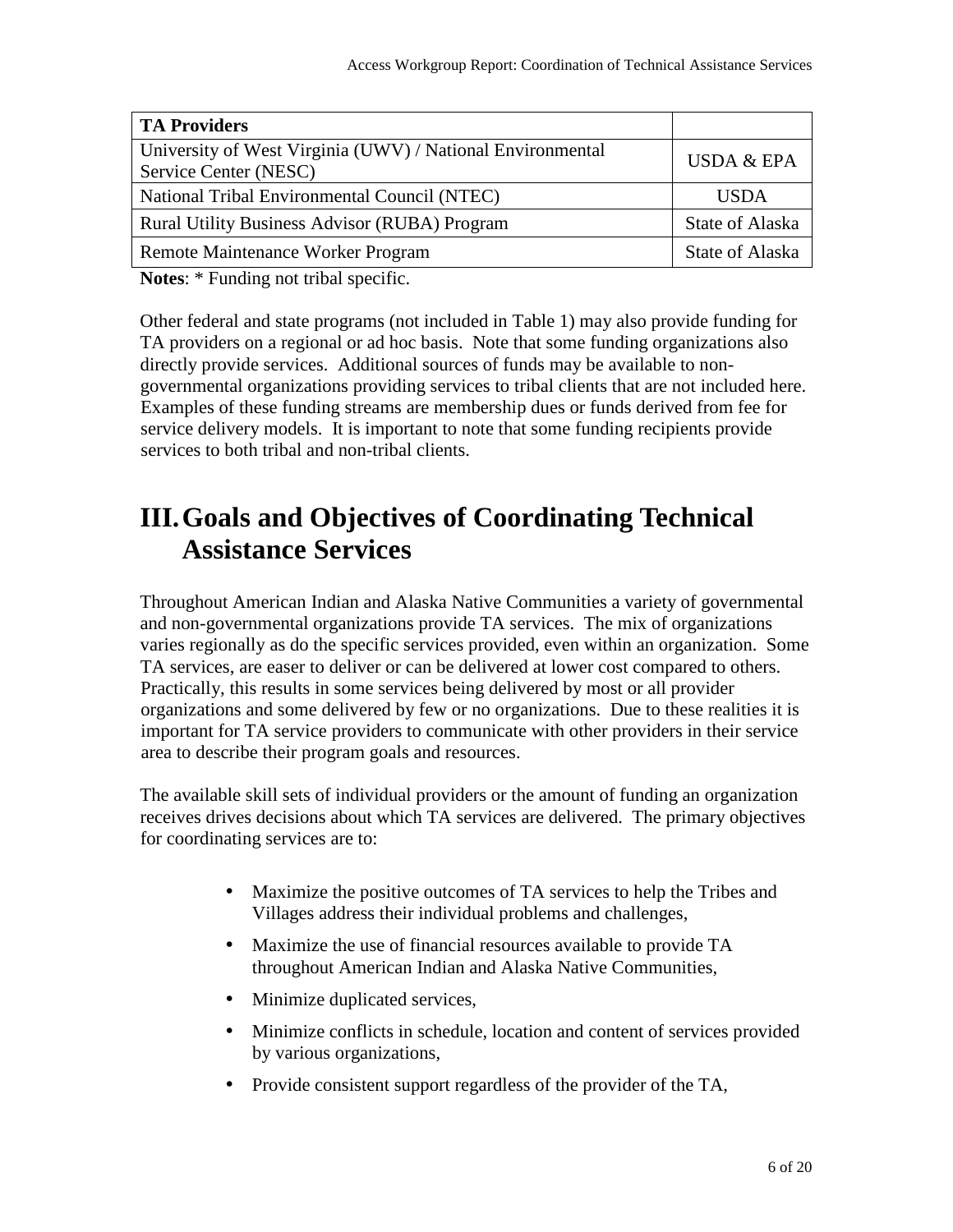- Ensure tribal water and wastewater TA needs are identified and communicated throughout the tribal TA community,
- Ensure that needs and requirements of all tribes and villages are adequately addressed by at least one TA provider,
- Provide a venue for providers to introduce new tools available to improve delivery of TA services,
- Provide TA funding agencies an opportunity to communicate specific needs and upcoming funding opportunities,

Additional intangible benefits will also likely derive from active and formal coordination. Principal among these are generally improved communications in the operator and provider communities and broader interaction between assistance providers and operators.

## **VI. Recommendations**

The TA workgroup recognize that the TA provider community is comprised of governmental and non-governmental entities with various mission objectives, statutory authorities, funding streams, and operating philosophies. The following recommendations are intended to facilitate communication among and the coordination of the services delivered by the TA providers in American Indian and Alaska Native Communities. The workgroup recognizes that there are current agreements between federal agencies and TA provider organizations in place and these recommendations are not intended to modify these agreements or direct the TA provider activities under these agreements.

The TA workgroup recommends:

- 1. Each TA provider organization to commit itself to effective and sustained coordination of their respective TA service delivery with other providers in their geographic operation area.
- 2. Each TA provider to commit itself to attending coordination meetings scheduled in cooperation with other providers in their geographic operation area.
- 3. Each TA provider accept that local conditions will dictate the frequency of coordination meetings and the specific format of those meetings, virtual or physical, and that these functional details will be determined in cooperation with other providers in the geographical area in which they operate.
- 4. The Indian Health Service to designate an individual(s) to facilitate the coordination process on a regional basis.
- 5. Each TA provider organization recognize the main objective of the coordination meetings is to make TA providers working in American Indian and Alaska Native Communities aware of the activities of others with the intent to avoid duplication and conflicts of service delivery, and better utilize the strengths of each TA provider.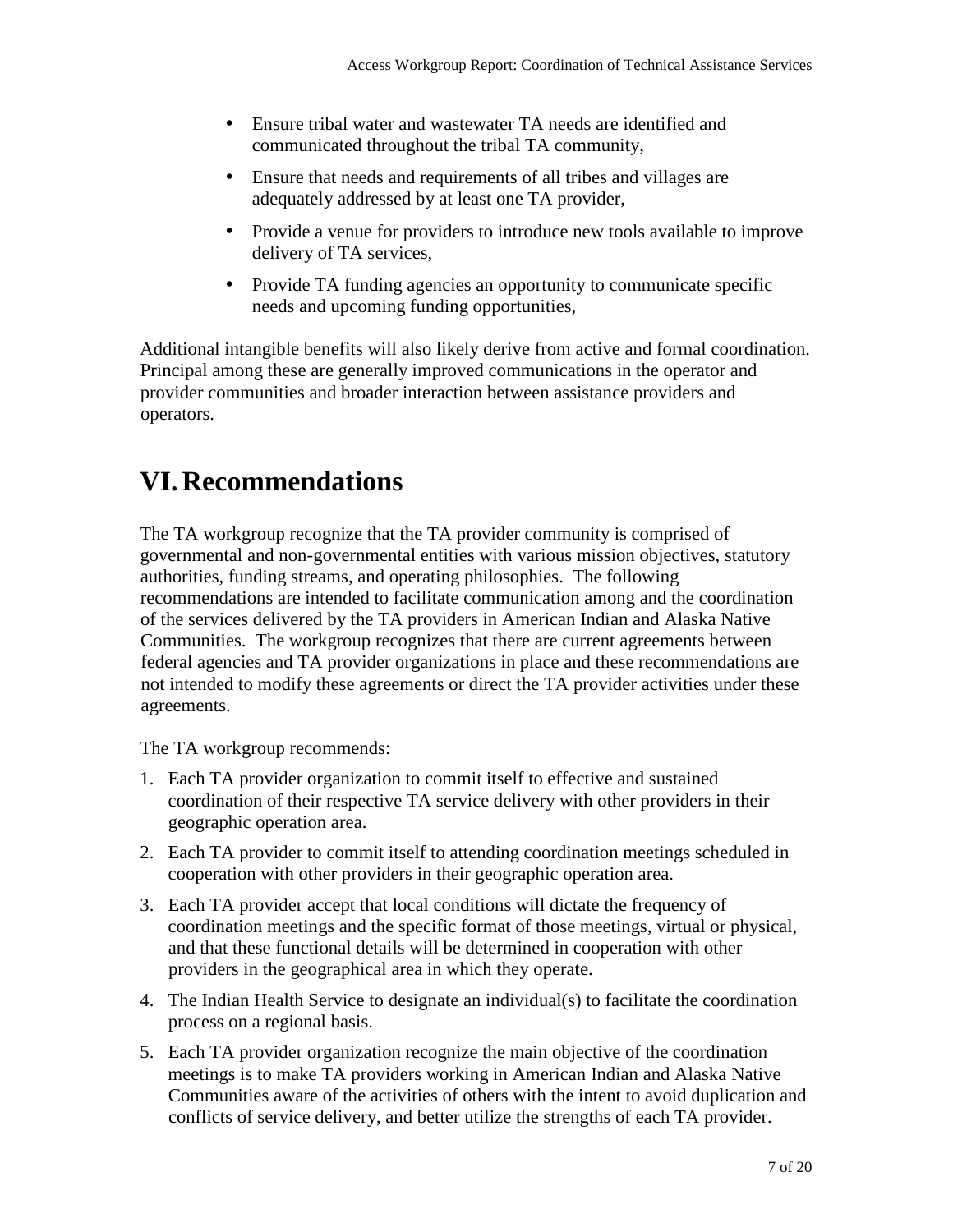- 6. The federal departments, agencies, and programs that fund TA providers will work to include, as a condition of funding, a requirement that fund recipients are required to formally coordinate TA service delivery in American Indian and Alaska Native Communities utilizing the process described in this report.
- 7. Each TA provider organization and practitioner will continue to evaluate the needs of their respective clients and determine how to best serve those needs in accordance with their specific mission objectives, statutory authority, funding streams, and operating philosophy.
- 8. A web based tool should be developed and maintained which allows service providers and recipients to easily identify their respective TA partners.
- 9. TA service to tribes will not be rationed through this effort. Tribes and tribal staff continue to maintain a range of TA options and TA service providers from whom to receive specific services.

These recommendations are not intended to constrain, control or direct the programmatic function of any TA provider or the provider community, nor are the meetings intended to be a forum for needs assessment by any of the partner organizations.

## **V. Technical Assistance Coordination Meetings Structure and Format**

Coordination requires buy-in from the partner agencies and organizations active in TA delivery, a meeting structure, and an engaged meeting facilitator who ensures formal coordination occurs. Funding agencies may be included in these meetings. The workgroup's recommendation for a meeting format and frequency are summarized as follows:

- Participants will be aggregated based on the Indian Health Service Area geography to form Interagency Coordination of Technical Assistance (ICTA) Teams,
- The IHS Tribal O&M Coordinators will facilitate the team meetings,
- The meetings will be held semi-annually in the  $2<sup>nd</sup>$  and  $4<sup>th</sup>$  quarter each year.
- Meetings may be virtual or physical as determined by each Team.
- Field reports on the meetings will be compiled by the IHS Headquarters and reported annually to the Infrastructure Task Force. The reports will include the meeting location, meeting date, names of attending organizations and number of people in attendance.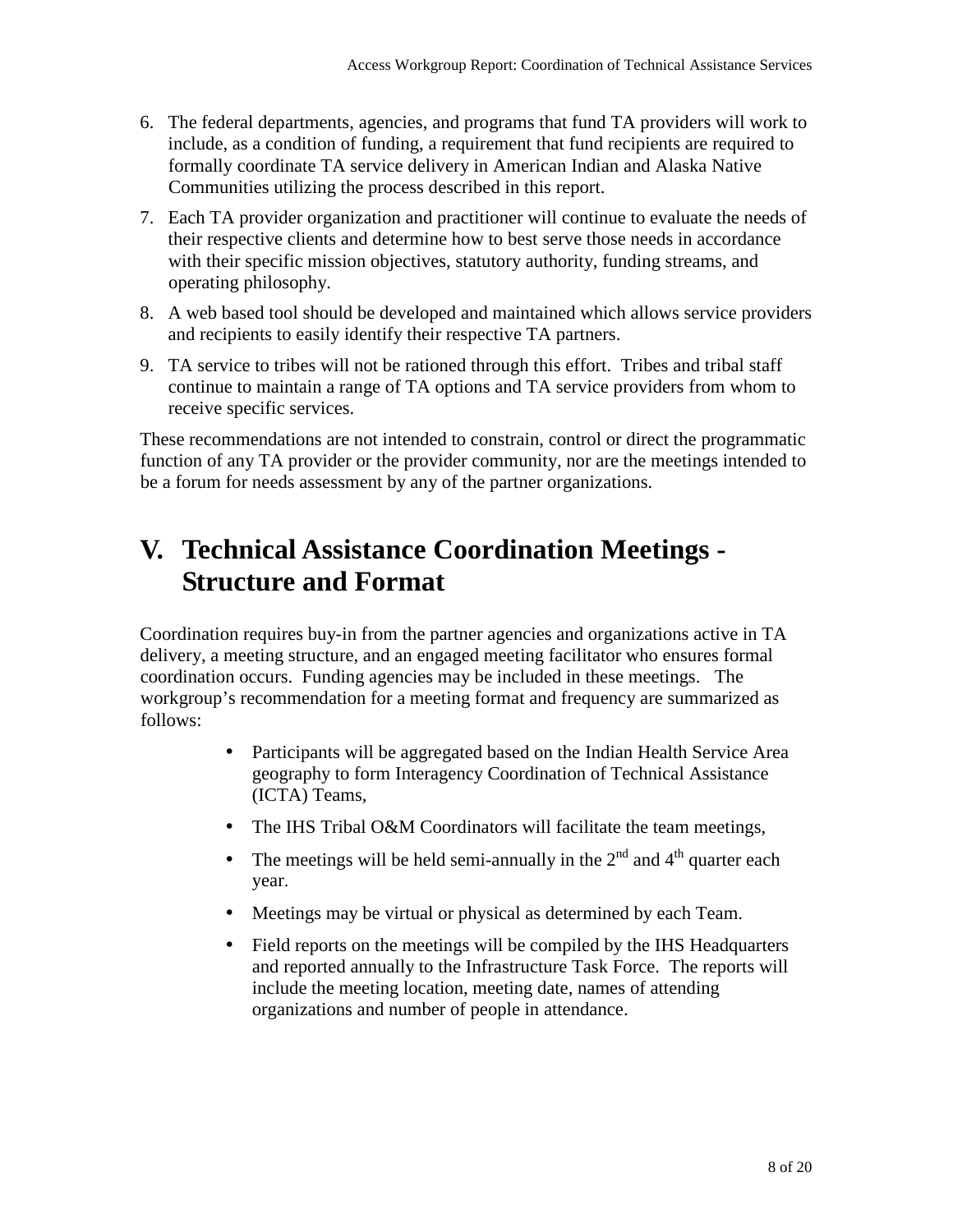#### **Coordination Meeting Facilitator**

The logistics and reporting of the coordination meetings will be most successful when assigned to a single person within one of the participating agencies. The workgroup recommends the Indian Health Service Tribal Operational & Maintenance Coordinators be responsible for the leadership of the Interagency Coordination of Technical Assistance (ICTA) Teams, at least for the initial round of coordination meetings. After the first meeting, the participants may choose a different facilitator or select a new person and agency to do the facilitation for each meeting.

Pending acceptance of the workgroup recommendations, the Indian Health Service will provide to the Infrastructure Task Force names of individual(s) for each IHS Area or District to facilitate the coordination process. After IHS provides the team lead names, USDA Rural Development and Environmental Protection Agency will provide the names of their respective coordination contacts. The EPA Headquarters will facilitate the identification of the Rural Community Assistance Partners and State Rural Water contact names.

The ICTA team leads will be responsible for confirming and identifying additional team members within their geographic area. They will encourage those organizations to be part of the formal coordination process, schedule and conduct the coordination meetings. Local conditions will dictate the frequency of coordination meetings and the specific format of those meetings, either virtual or physical, or a combination of these. At a minimum, the workgroup recommends two meetings be held per year in each of the designated areas.

Ensuring consistent coordination by the ICTA teams over a long period will require that engaged individuals at each partner organization are identified with up to date accessible contact information. Maintenance of the contact information is unlikely to be sustainable if this task is left to the coordination meeting facilitator.

The workgroup recommends that a web based tool be developed and maintained which allows service providers and recipients to easily identify their respective TA partners. Using this tool, each TA provider will be responsible for maintaining their own contact and role information. If an active partner does not update information in a timely manner the coordination meeting facilitator can provide oversight as necessary and report back to Indian Health Service Headquarters regarding the lack of coordination of a particular partner.

The Indian Health Service Headquarters will annually report the summery statistics of the ICTA coordination meetings to the Infrastructure Task Force. The ICTA team leader responsibilities will be written by IHS into the position descriptions/billets of the identified staff.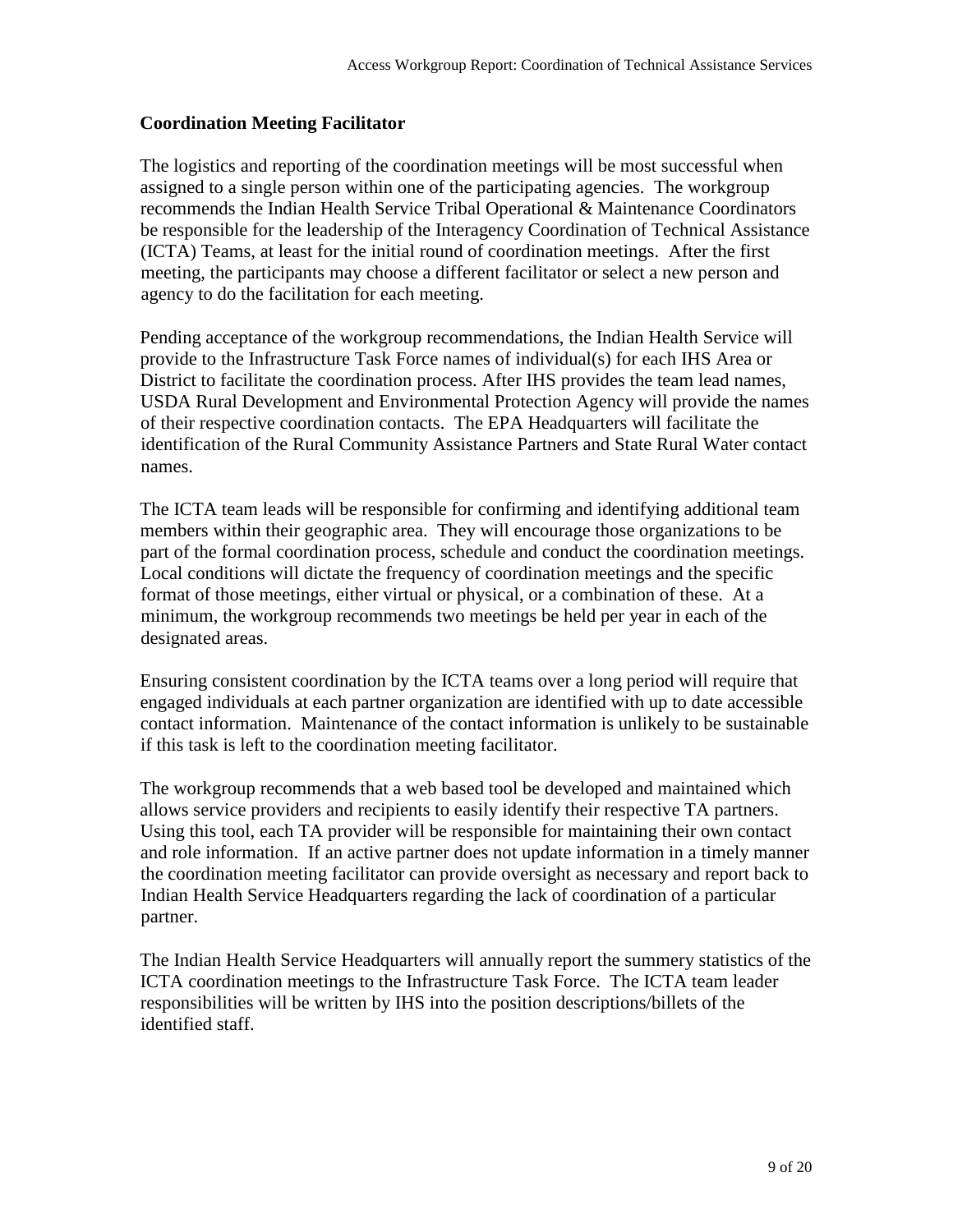#### **Coordination Meeting Structure**

If statewide or regional meetings are already being conducted for other purposes, it may be possible to include coordinating tribal TA delivery as an added function at those meetings. These existing meetings may be quarterly or monthly although coordinating TA can likely be effective on a semi-annual basis in the  $2<sup>nd</sup>$  and  $4<sup>th</sup>$  quarter. Examples of such existing meetings are the Infrastructure for Nevada Communities and Washington Infrastructure Assistance Coordination Council. The facilitator will be responsible for determining if other regional venues exist in their geographic area prior to scheduling a meeting specifically for coordinating tribal TA.

To be effective, the meetings must be focused and agenda-driven. It will be the responsibility of the coordination meeting facilitator to ensure this occurs. Each organization and TA provider will determine their representative at the meetings. Tribal representatives and liaisons are welcome to attend but will generally not be invited. Meeting minutes will be made available to funding agencies and TA providers outside of the state or regional meeting if requested.

The time and expenses to attend the coordination meetings will be borne by the respective participating organizations and should be planned for accordingly in grant requests and program budgets. Virtual meetings provide a viable option and may be easier to schedule and could blunt the expense of a live meeting.

Table 2 presents a proposed geographic location and minimum participant organizations required to ensure effective coordination of TA services. The drawback to this model is that some partner organizations may have to participate in multiple meetings. The benefit of this model is that a single person is responsible to facilitate the coordination within a specific area.

| <b>IHS</b>      | <b>EPA</b><br><b>Region</b> | <b>USDA</b>   | <b>RCAP</b>        | <b>State Rural Water</b><br><b>Associations</b> |
|-----------------|-----------------------------|---------------|--------------------|-------------------------------------------------|
|                 |                             |               |                    |                                                 |
| Aberdeen        | 7,8                         | North Dakota, | Midwest            | North Dakota, South                             |
|                 |                             | South Dakota, |                    | Dakota, Iowa, and                               |
|                 |                             | Iowa, and     |                    | Nebraska                                        |
|                 |                             | Nebraska      |                    |                                                 |
| Alaska          | 10                          | Alaska        | Western            | Alaska                                          |
| Albuquerque     | 6                           | New Mexico,   | Western            | New Mexico,                                     |
|                 |                             | Colorado, and |                    | Colorado, and Texas                             |
|                 |                             | Texas         |                    |                                                 |
| Bemidji         | 5                           | Indiana,      | <b>Great Lakes</b> | Indiana, Minnesota,                             |
|                 |                             | Minnesota,    |                    | Michigan, and                                   |
|                 |                             | Michigan, and |                    | Wisconsin                                       |
|                 |                             | Wisconsin     |                    |                                                 |
| <b>Billings</b> | 8                           | Montana and   | Midwest            | Montana and                                     |

#### **Table 2: Geographical Areas for Tribal Technical Assistance Meetings**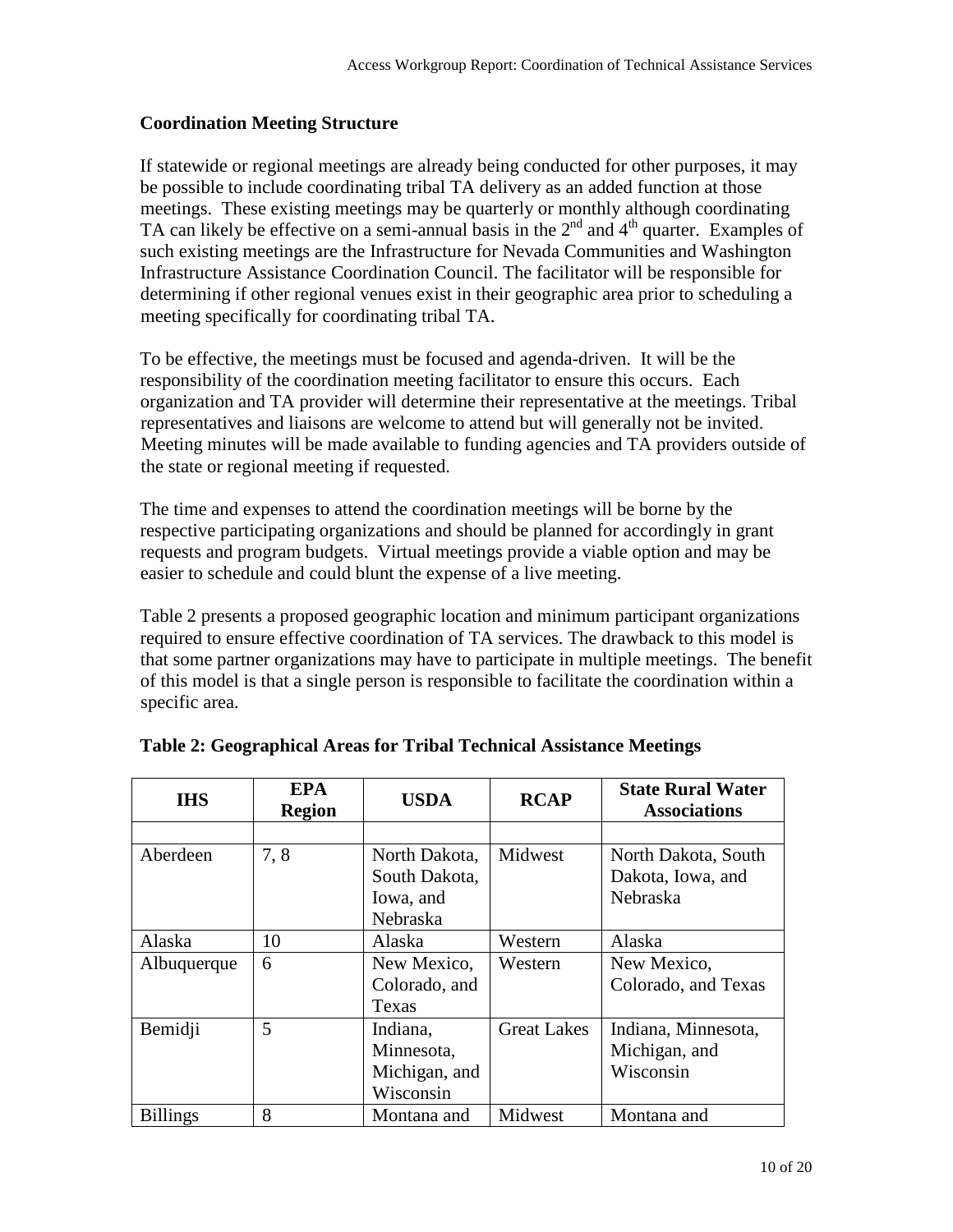| <b>IHS</b> | <b>EPA</b><br><b>Region</b> | <b>USDA</b>          | <b>RCAP</b> | <b>State Rural Water</b>     |
|------------|-----------------------------|----------------------|-------------|------------------------------|
|            |                             |                      |             | <b>Associations</b>          |
|            |                             | Wyoming              |             | Wyoming                      |
| California | 9                           | California and       | Western     | California and               |
|            |                             | Hawaii               |             | Hawaii                       |
| Nashville  | 1,2,4,6                     | Eastern              | Southern    | <b>Eastern United States</b> |
|            |                             | <b>United States</b> |             | and Texas                    |
|            |                             | and Texas            |             |                              |
| Navajo     | 9                           | Arizona, New         | Western     | Arizona, New                 |
|            |                             | Mexico, and          |             | Mexico, and Utah             |
|            |                             | Utah                 |             |                              |
| Oklahoma   | 6, 7                        | Oklahoma,            | Southern    | Oklahoma, Kansas,            |
|            |                             | Kansas, and          |             | and Texas                    |
|            |                             | Texas                |             |                              |
| Phoenix    | 9                           | Arizona,             | Western     | Arizona, California,         |
|            |                             | California,          |             | Nevada, and Utah             |
|            |                             | Nevada, and          |             |                              |
|            |                             | Utah                 |             |                              |
| Portland   | 10                          | Idaho,               | Western     | Idaho, Oregon, and           |
|            |                             | Oregon, and          |             | Washington                   |
|            |                             | Washington           |             |                              |
| Tucson     | 9                           | Arizona              | Western     | Arizona                      |

**Table 2: Geographical Areas for Tribal Technical Assistance Meetings** 

#### **Coordination Meeting Content**

The following describes the process that the ICTA Teams will follow to conduct the coordination meetings. Since numerous participants will be involved the process will provide a structure to insure all interested parties will have the opportunity to participate.

#### **Meeting Coordination Process:**

• A meeting date will be established by the facilitator and communicated to the partner organizations via e-mail.

#### **Agenda Process:**

- No later than 10 days prior to the meeting, the facilitator sends an e-mail to team members requesting agenda items with first reminder of meeting date and time. The facilitator also sets up conference call.
- No later than 5 days prior to the meeting, the facilitator sends out agenda with minutes of the last meeting with a request that all team members review prior to the meeting and be prepared to accept or amend,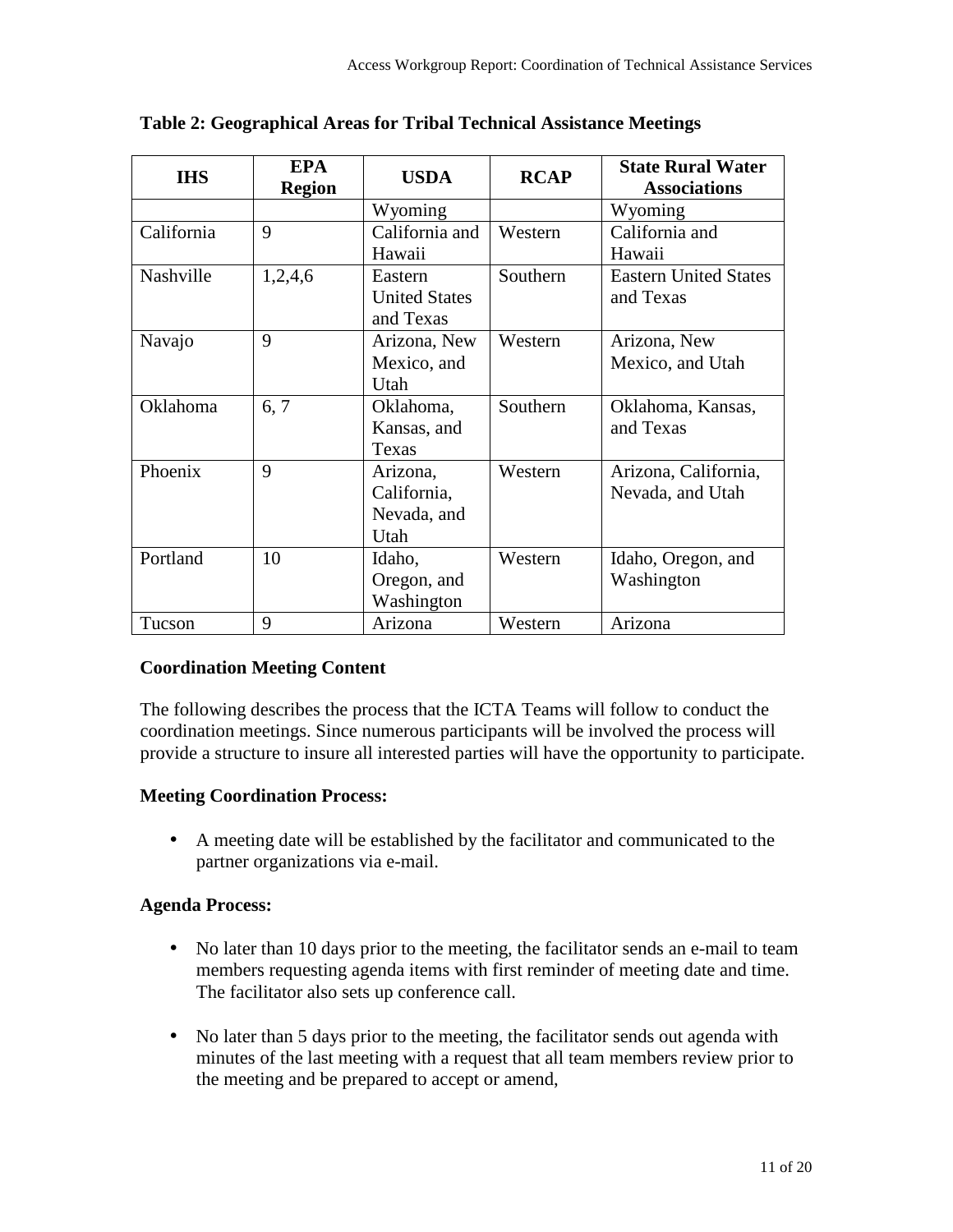• One day prior to the meeting, an e-mail is sent to team members by the facilitator reminding them of the meeting. Include the call in number and pass code.

#### **Meeting Protocol:**

- Call to order:
	- o The facilitator calls the meeting to order and reviews the past meeting minutes, requests acceptance or revisions to past minutes, reviews the current agenda, and requests any revisions. The agenda will contain information on each item, and the team member presenting the item. Action items on the agenda will be noted to indicate a motion for acceptance or rejection of the team is required.
- Old Business:
	- o Past meeting materials, tabled discussion items from past meetings, and action items noted for discussion and motions will be discussed.
- New Business:
	- o New topics and/or items introduced by team members, with action items noted for discussion and motions will be introduced.
- Round Table Reports:
	- o Reports given by each member regarding current TA and training being provided since the last meeting by their organization which they represent. These include national, regional or state entities:
		- 1. Review of tribal utilities provided TA
		- 2. Overview of TA services provided/ to be provided
		- 3. Overview of TA provider available resources (e.g. Review the number of people in the organization and staff skill set related to providing TA.)
		- 4. Announcement of upcoming trainings or training publication releases
		- 5. Review and confirmation that TA service provider has updated information in the web contact manager.
- Agenda Wrap Up:
	- o The group identifies other entities not represented on the team with whom one of the members has contact, the facilitator notes the next scheduled meeting date, and calls for agenda items to be included on the next meeting agenda.
	- o If the group wants to alternate the role of facilitator or recorder, those roles will be assigned at the conclusion of the meeting for the next meeting.
	- o The facilitator adjourns the meeting of the group.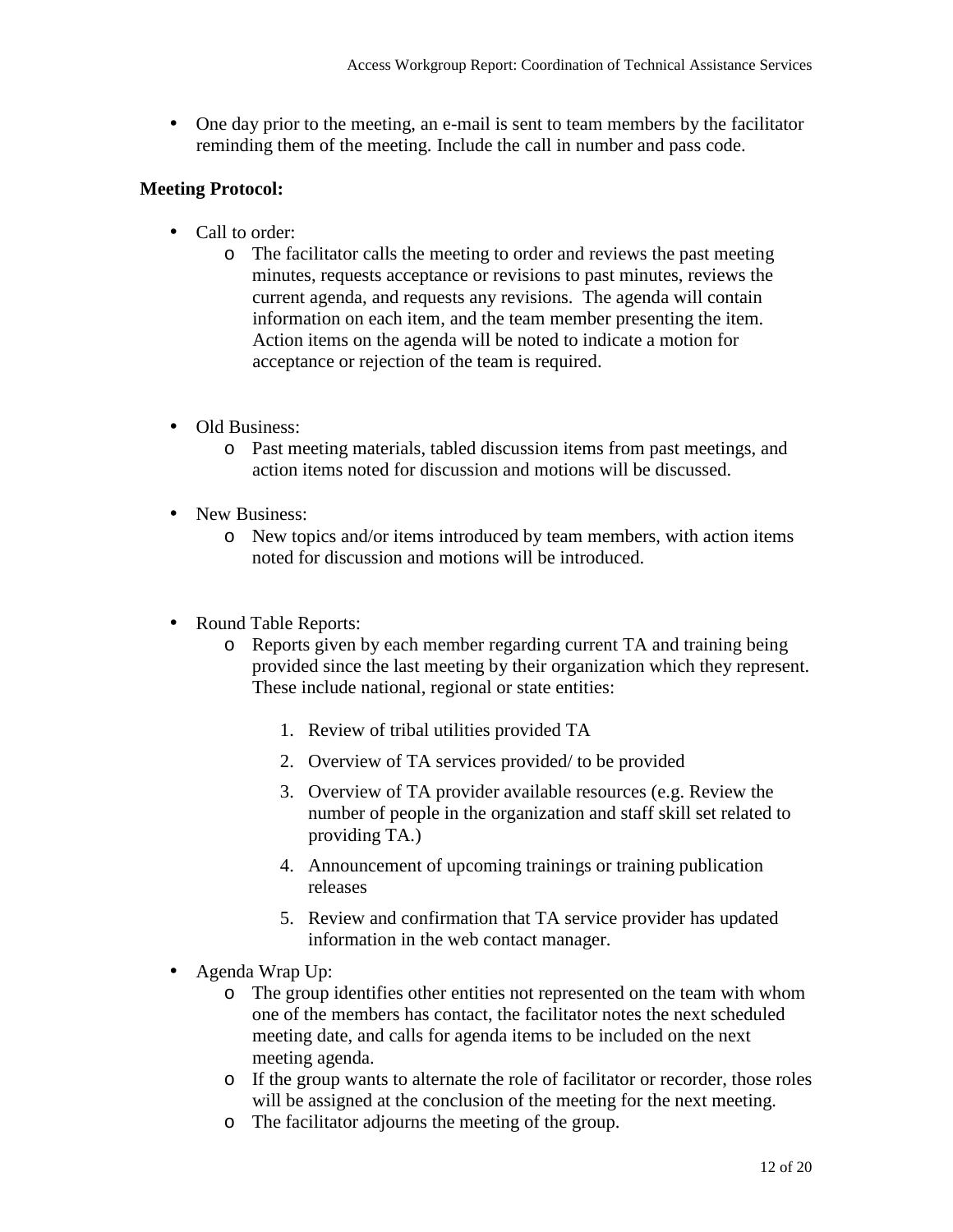• Meeting notes will be provided by the team leader within 2 weeks after the meeting summarizing the attendance, discussion points and action items. Meeting notes will be distributed to all participants.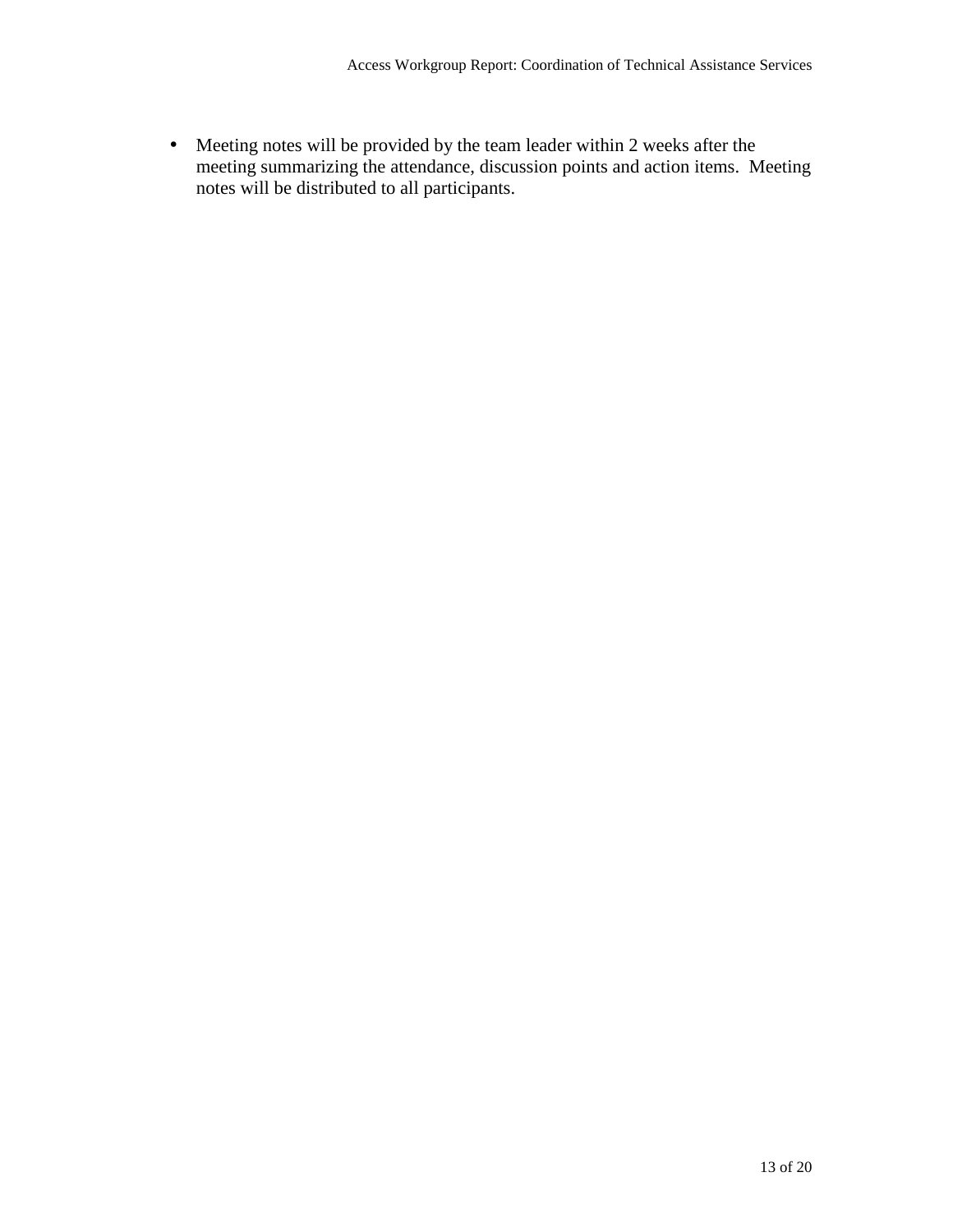## **Appendix A: Technical Assistance Activities**

The term "technical assistance" in this document includes a broad range of technical, managerial and financial topics provided to an organization or individual. To provide effective technical assistance, the service provider must clearly understand the structure and function of the recipient organization or individuals receiving the assistance and must consider the structural, operational, planning, financial, and personnel components of the organization.

The general activities of technical assistance used include:

- Operational Assistance
- Managerial Capacity Development
- Comprehensive Sanitation Facilities Surveys
- Asset Management
- Education and Training
- Project Support

Assistance in any activity areas should be provided with the intent of capacity building at the tribal staff level. These categories are not meant to represent independent "silos" but rather a way of organizing activities to provide tribes with the most efficient and effective service. For the benefit of the customer all activities should be considered interrelated.

To provide effective technical assistance in any of these areas, the following elements should be considered by the provider.

- Identify and understand the structure and function of the organization or individual to whom technical assistance is provided.
- Distinguish between symptoms and direct causes of deficiencies within the organization or system and develop a technical assistance approach accordingly.
- Identify resources that can be leveraged to enhance technical assistance delivery.
- Identify and coordinate other technical assistance providers from whom a tribe or operator are likely to receive technical assistance.
- Identify specific topics of technical assistance desired or needed in conjunction with a tribe or operator.
- Schedule or deliver technical assistance consistent with identified tribal or operator needs.

#### **OPERATIONAL ASSISTANCE**

Operational assistance describes what many service providers typically consider "technical assistance". This involves the hands-on, on-site activities as well as the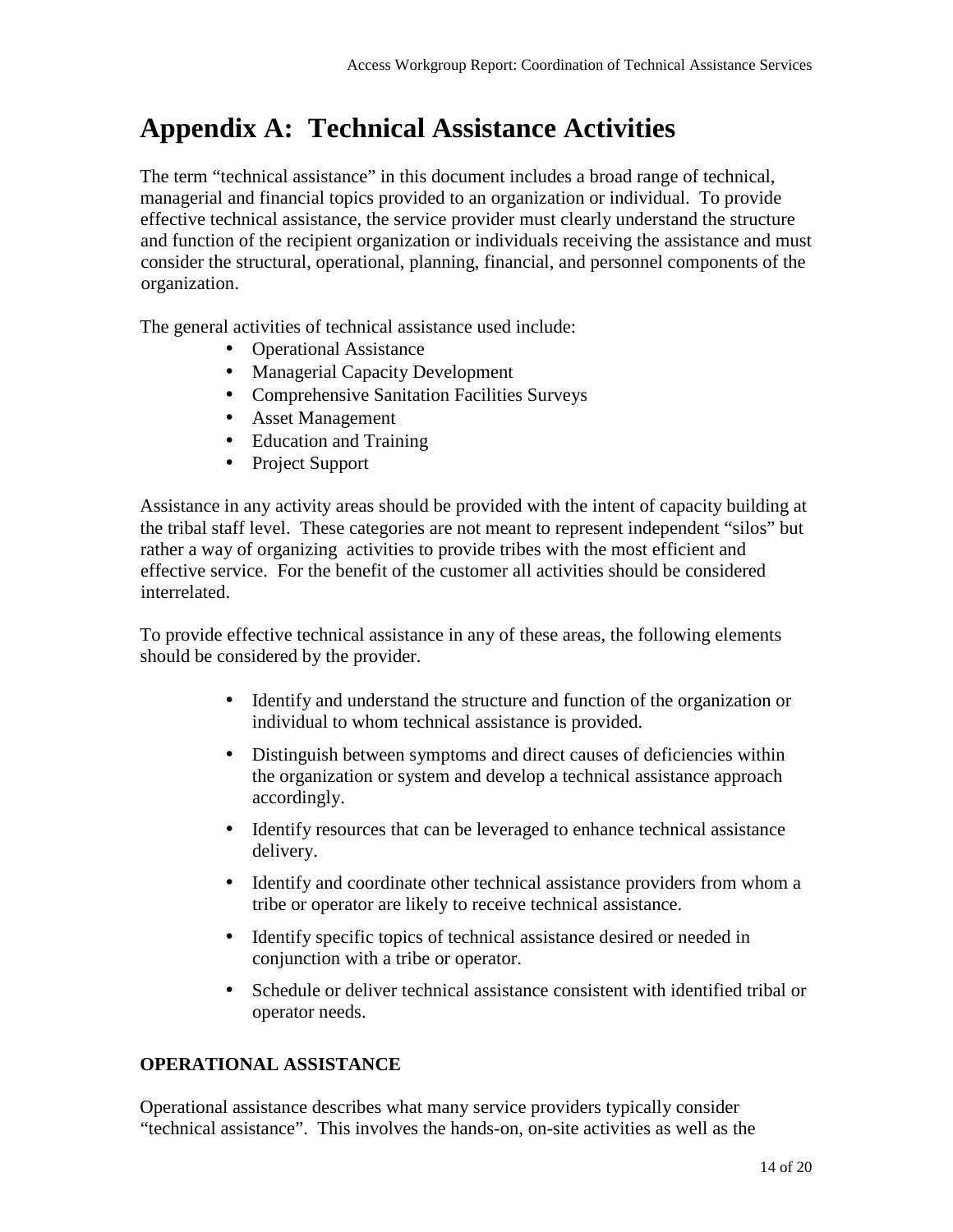planning that accompanies these activities. It is critical that the technical assistance provider distinguish between symptoms and direct causes of deficiencies within the organization or system. Generally, technical assistance to help tribes or tribal staff deal with the symptoms while leaving the underlying causes unaddressed does not provide long term relief from deficiencies.

The following is a generalized list of operational assistance activities. It is not intended to be exhaustive.

- Operational and managerial troubleshooting.
- Daily operations and operational planning.
- Identifying hazards and vulnerabilities as well as safety, emergency response, and contingency planning.
- Managing human and material resources associated with operations and maintenance.
- Preventive maintenance planning.
- Master and capital improvements planning.
- Assisting with regulatory compliance, records management, and sampling planning.

#### **ADMINISTRATIVE CAPACITY DEVELOPMENT**

Administrative capacity development describes assistance provided to tribes and tribal organizations specifically to help develop the managerial, financial, and regulatory framework necessary for a fully functional and self-sustaining utility. Generally this involves ordinance development, budget development and financial management.

The following elements may be required to foster the development of a utility's organizational capacity.

- Sample ordinances from other tribal utility organizations as concept documents to serve as the basis for developing local ordinances.
- Ordinances tailored to local conditions and present to operators, managers, and tribal officials, as appropriate.
- Accurate annual manpower requirements based on assets inventory and unit task requirements.
- Annually reviewed and adjusted manpower estimates based on expenditure of time and resources from previous year(s).
- A schedule to develop a budget established in collaboration with utility operators and managers.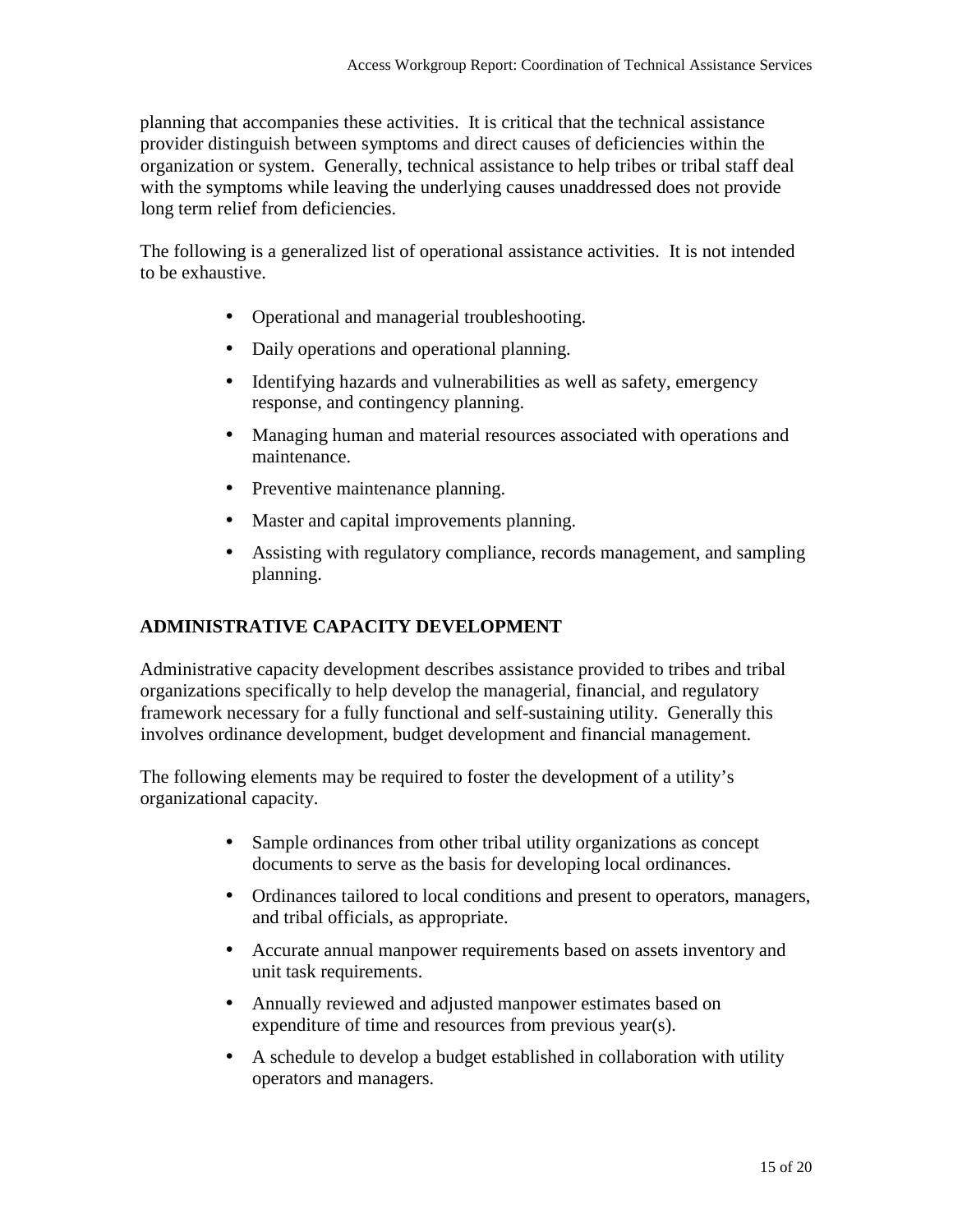- A presentation of workload requirements to tribal councils, operating board, and other oversight or financial bodies, as appropriate.
- Identification of the extent of liaison services desired between the operations staff and tribal financial managers in collaboration with utility operators and managers.

Utility ordinances provide the rules and conditions for operating a utility organization. The principal advantage of well developed ordinances endorsed or approved by a tribal government is to minimize politics in the day to day operation of sanitation facilities. Ordinances may prescribe the following appropriate to local conditions:

- Service area.
- An organizational description of the operating entity,
- Description of the services to be furnished,
- Application process for service,
- Responsibilities of both utility organization and customers,
- Standard specifications and details for new facilities connected to tribal systems,
- Specific hardware requirements including meters,
- Grievance procedures for both utility organization and customers,
- Rate structure and billing procedures,
- Disconnection and reconnection procedures,
- Access, easement, right-of-way, and permits requirements,
- Waivers and suspensions, and
- Civil penalties for non-compliance.

Budget development requires accurate understanding of the costs and revenues associated with operating and maintaining sanitation facilities. Although typically not the responsibility of the operating staff, developing a budget that accurately recognizes the true personnel and material costs of operating the sanitation facilities is fundamental to self-sustaining operations. An accurate inventory of assets and manpower requirements of the system components is essential prior to completing a budget.

Financial management is the control of resources that flow through the utility after a budget is in place. Expertise in accounting is essential to financial management.

#### **COMPREHENSIVE SANITATION FACILITIES SURVEYS**

By statute, public water supplies are required to have a sanitary survey every 3 or 5 years depending on the nature of the system. Sanitary surveys for water systems are an on-site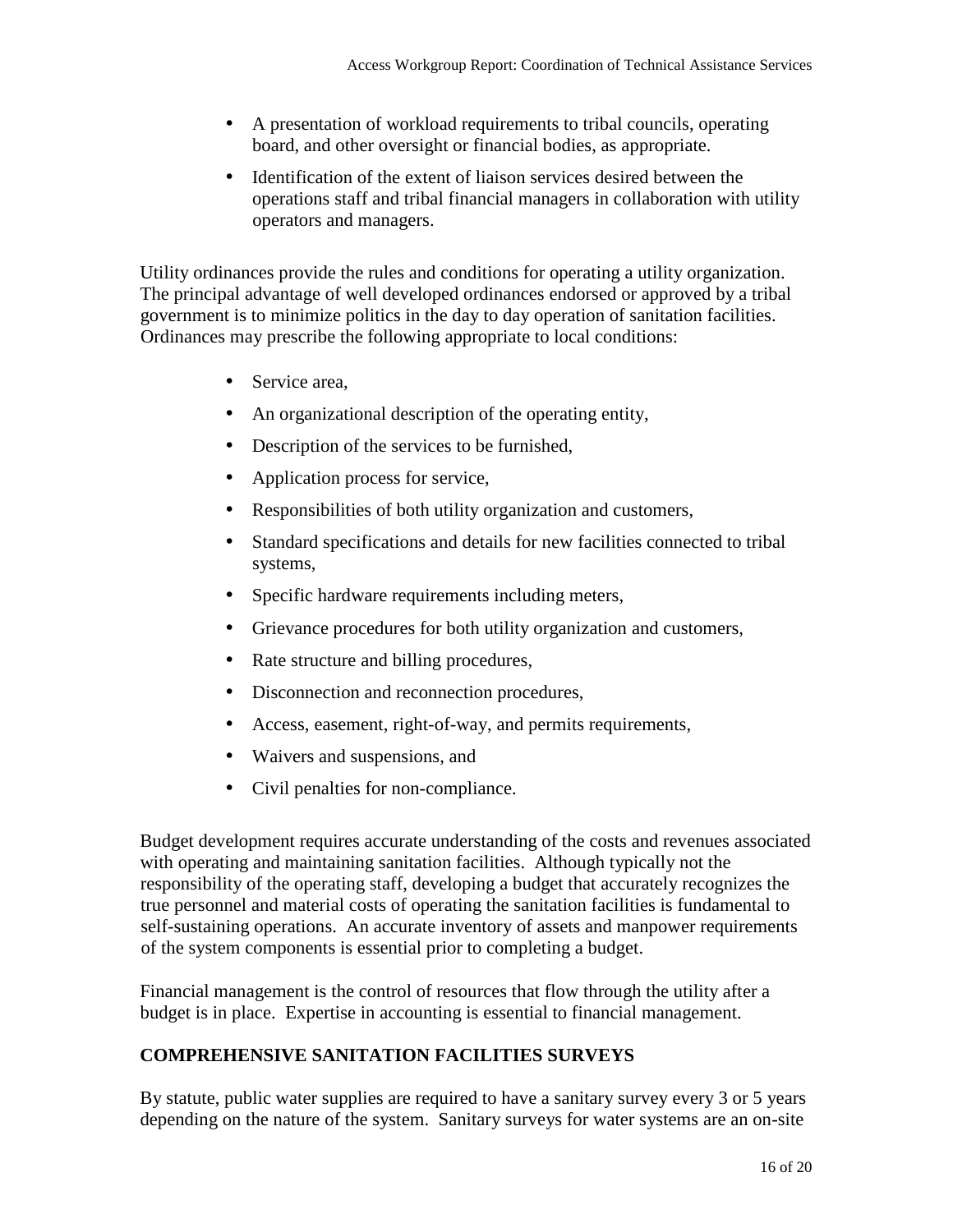review by a trained surveyor that evaluates how a system is maintained and operated. The surveyor reviews the sources, treatment, distribution system, finished water storage, pumps, pump facilities, and controls, monitoring, reporting, and data verification, system management and operation, and operator compliance with primacy agency requirements to ensure that the system compliance with drinking water regulations. The sanitary survey will identify any significant deficiencies to better ensure that safe drinking water is distributed to the public. There is no statutory requirement for inspection of wastewater or solid waste facilities.

The primary goal of sanitation facilities surveys is to ensure that facilities and the services/products provided to tribal members are in proper working order and environmentally safe. Data and knowledge is obtained to ensure that:

- Sanitation facilities planning/scoping, design, and construction services are enhanced,
- Sanitation facilities needs/deficiencies are clearly defined,
- Composite drawings of existing water, wastewater and solid waste facilities can be created and utilized for planning, zoning, design, and operational activities,
- Water, wastewater, and solid waste facilities can be inventoried for spare parts and for a determination of assets value and future replacement needs,
- Tribal technical and organizational assistance needs can be identified and addressed, and
- There exist central repositories for composite record drawings, sanitation facilities inventories, engineering reports, designs, population data, etc.

#### **ASSET MANAGEMENT**

The term "asset management" in this document includes a broad range of services intended to help utility managers, operators, and others know and understand the physical infrastructure of a sanitation system. It includes a comprehensive system drawings, assets inventory, and geographic information system (GIS). These tools allow for effective and efficient system evaluations and long term development planning.

The primary goal of composite utility drawings is to create a single location/product that represents all sanitation facilities installed in a given community. This helps improve the effectiveness/efficiency of future systems analysis, assets inventory, preventive maintenance planning, community planning, and sanitation facilities design. As sanitation facilities are expanded, the composite utility drawing and any associated analyses (ex. hydraulic analysis) can be upgraded as well. This effort serves to ensure that system knowledge is not lost through staff transfers or turnover.

At a minimum, the composite drawings should be scalable, georeferenced, and include basic infrastructure details including local numbering, naming, identification, and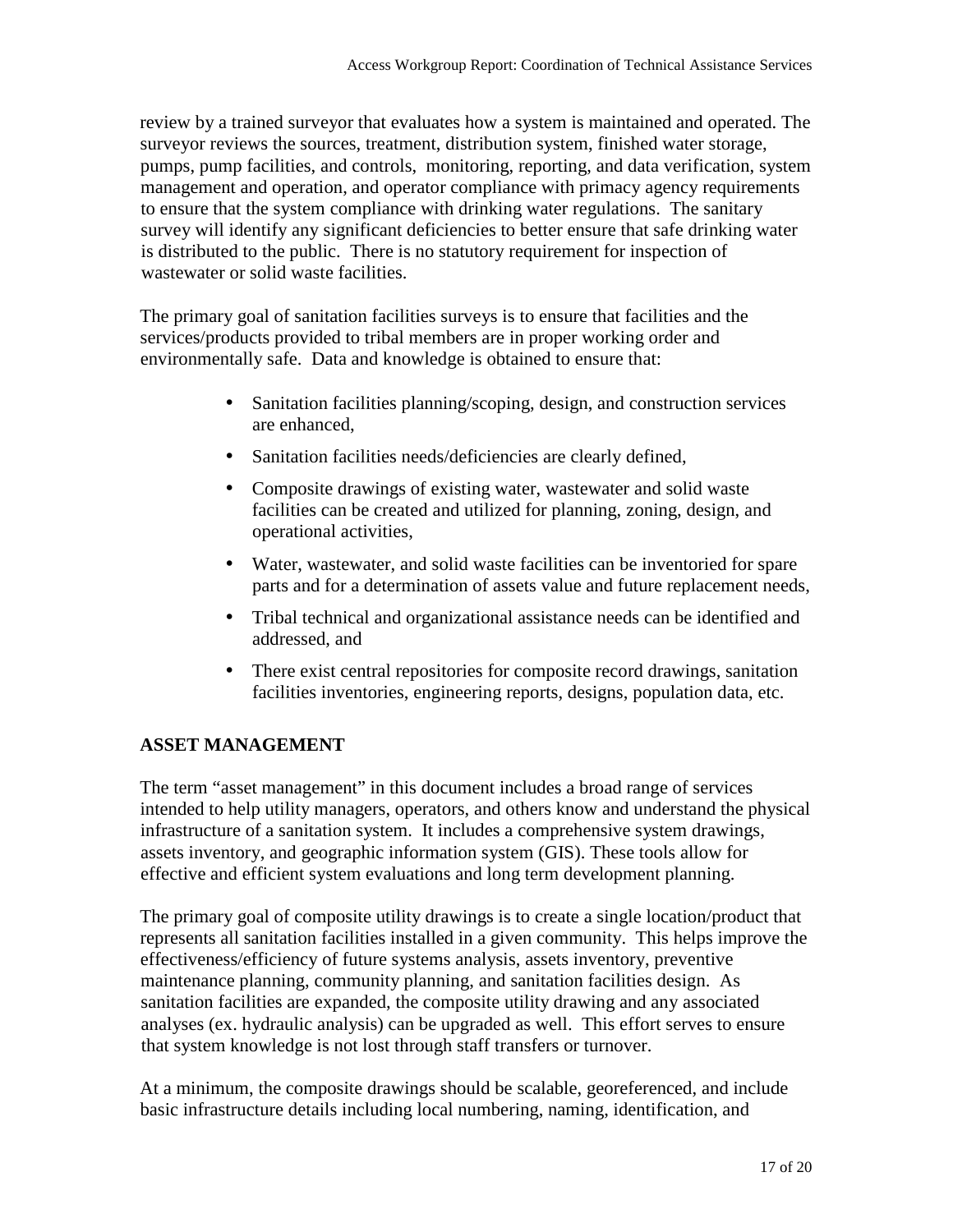addressing, installation dates, sizes, and materials of construction. Geographic details including house addresses, and homeowner, street, and road names should be included where appropriate.

The assets inventory should include, at a minimum, an identifying number, description, brand make and model, expected life, installed cost and a comment on condition. Installed cost can be estimated from replacement cost in current dollars. The assets inventory provides both current and replacement value and the basis for preventive maintenance and manpower planning.

A GIS combines composite utility drawings with attribute tables that can include infrastructure and geographical data. Population and homeowner data, original design calculations and notes, original plan sets, photographs, etc. can also be included in the GIS to form a historical record of sanitation facilities.

EPA has developed an asset management tool for small drinking water and wastewater utilities. Check Up System for Small Systems (CUPSS) (www.epa.gov/cupss/) provides a simple, comprehensive approach to help utilizes record there assets, schedule required tasks, understand your financial situation and tailor an asset management plan for a utility.

#### **EDUCATION AND TRAINING**

Education and training should be relevant and appropriate to the participants. The training needs of tribal staff will differ widely depending on the role in utility operations the staff person fills, the complexity of the system to be operated and maintained, and the person's prior training and experience. Training may be specific to the person's job or be part of a broader field of knowledge as required to pass certification exams. Ideally, all training offered to operators and managers will have an optimal combination of hands-on and lecture type training to engage adult learners, provide skills to use on the job immediately, and also develop broader professional knowledge.

Certification ensures that an operator has adequate education, training, and practical experience to be entrusted with the operation and maintenance of the tribal sanitation infrastructure. A variety of certifications are available to utility operators. In cases where tribes or tribal operators do not wish to certify through state agencies, certification is possible through a variety of tribal umbrella groups including the Environmental Protection Agency. In the event uncertified operators are employed by tribes, training must be identified or developed that provides the basic knowledge those operators will need to pass certification exams. Once certified, operators will need to maintain their certifications through continuing education.

#### **PROJECT SUPPORT**

Facilities planning that considers both capital and O&M costs and long term operability is critical to extending the serviceability of sanitation facilities. Projects must be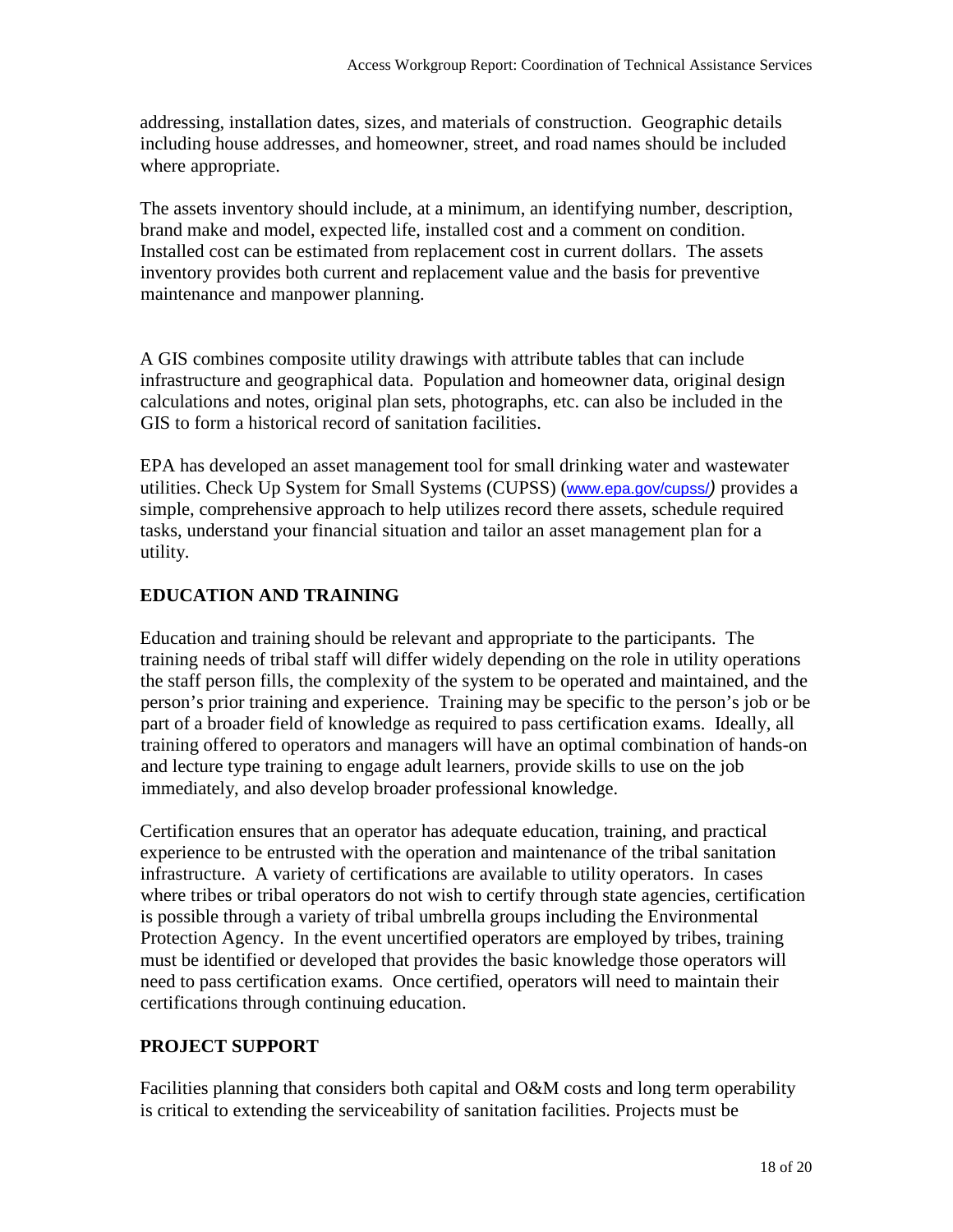sustainable. From the tribal perspective, consideration of future operation and maintenance costs outweighs capital cost considerations. It is critical that personnel, equipment, operational, and training costs associated with proposed facilities are fully identified and prior to construction completion the tribe is provided comprehensive and user friendly O&M manuals, operational aids and start-up training to tribes.

For all capital projects, the following elements may be provided.

- Long-term capital improvements planning, including conceptual planning,
- Project scoping and soliciting funds including the IHS SDS process,
- Drafting and review of project documents,
- Design and construction plan and specifications review,
- Delivering operation and maintenance manuals, and
- Startup training.

Tribal participation should be fostered when selecting infrastructure options. Systems should be selected that the Tribes have the ability to operate and be sustainable for the future. The operating authority should be encouraged to establish rate structures or alternative funding sources to accommodate future O&M and replacement costs of sanitation facilities.